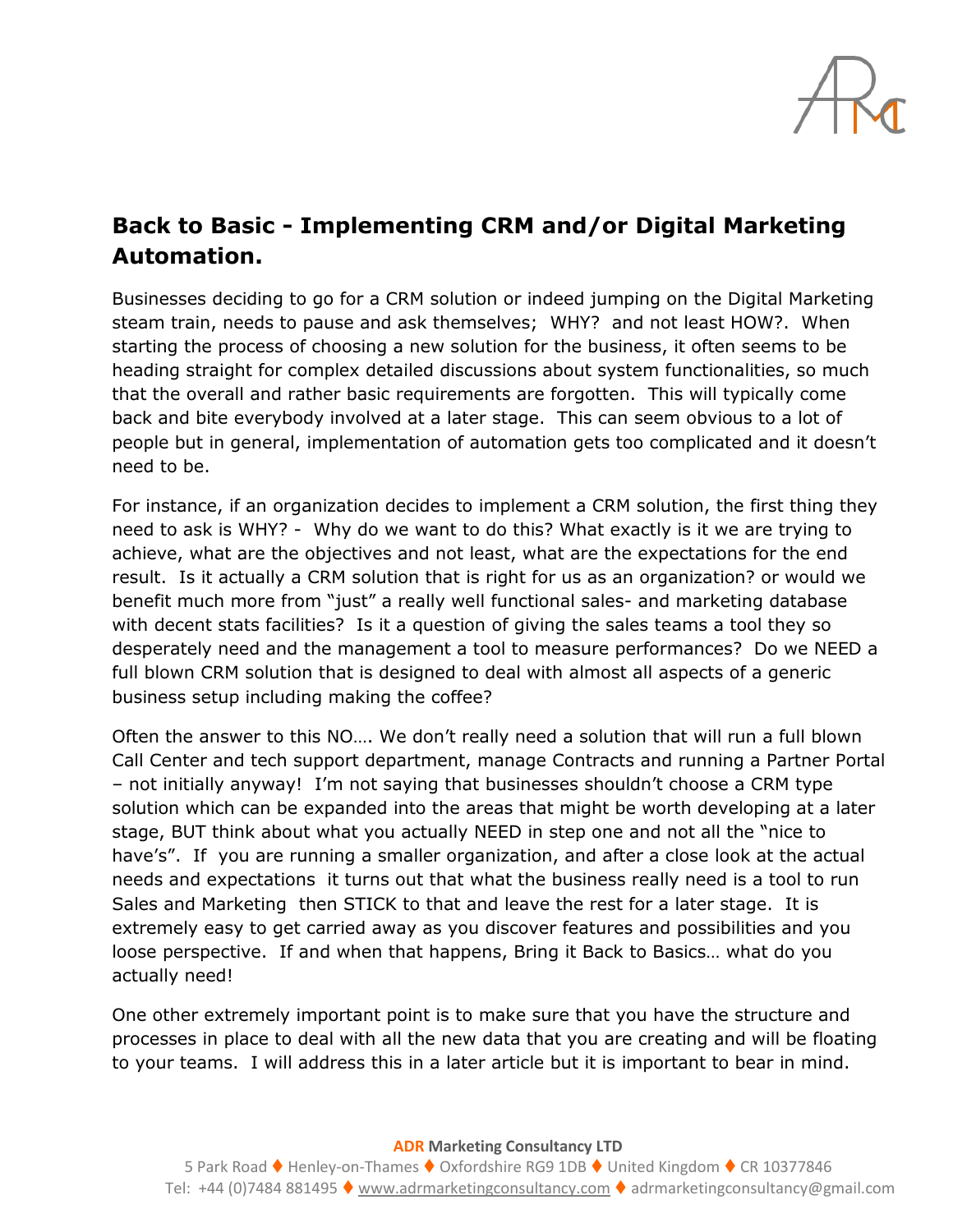

The same goes for Digital Marketing automation … Digitalization and Automation is fantastic for developing any business potential, but it is also a heck of a mouthful for any size organization to implement, and I suggest starting with the basic functionalities. Don't let yourself get carried away with all the weird and wonderful tools and solutions waved at you every day. It seems that all organizations with an ounce of self-respect are jumping on digitalization which is great but again…. WHY? and more importantly, HOW do they deal with the demand that they create? Questions such as "Is our organization geared for Social Media presence" or "Have we got the sales processes and structure in place to deal with the interest generated by digital marketing programs?"

Don't embrace all aspects of Digital Marketing Automation (Demand Generation) without selectively choosing which automation functionalities will work for your business. It takes a lot of manpower and a lot of skills to do it right so be sure to get the basics in place first and then expand as your teams are developed accordingly.

As a CRM and Digital Marketing consultant I see a lot of companies trying to run before they are ready to crawl and that is why so many CRM and Automation projects fall flat on their faces.

The art is to move forward with the right speed and the right expansion and to never forget the people who are actually working with the tool on a daily basis and making sure that their needs are met as priority number 1. Always involve everybody affected by the implementation of any new tool and not least, involve the people who you relay on supporting the processes in the future.

Make sure that you work with people who are professionals in the field of Digitalization and implementation of solutions, internal analysis and processes.

## **It is Never too late!**

If you "own" one of the many businesses that have implemented a solution and maybe tried to move too fast with too much, or if you only use a very small part of what should have been a highly functional and sophisticated tool, don't despair – it is never too late to give it another go with a revised approach and probably a revised budget. Business processes changes almost daily to ensure lean and efficient productivity, and the system implemented needs to follow this fluidity to cope with every day hands-on tasks. If a solution once implemented is ignored, it will crumble and die. Teams depending on moving things through an organization will find other ways to reach their goals if the process support tools are broken. So remember, that anything implemented needs to be continuously supported either by an internal team or outsourced manpower.